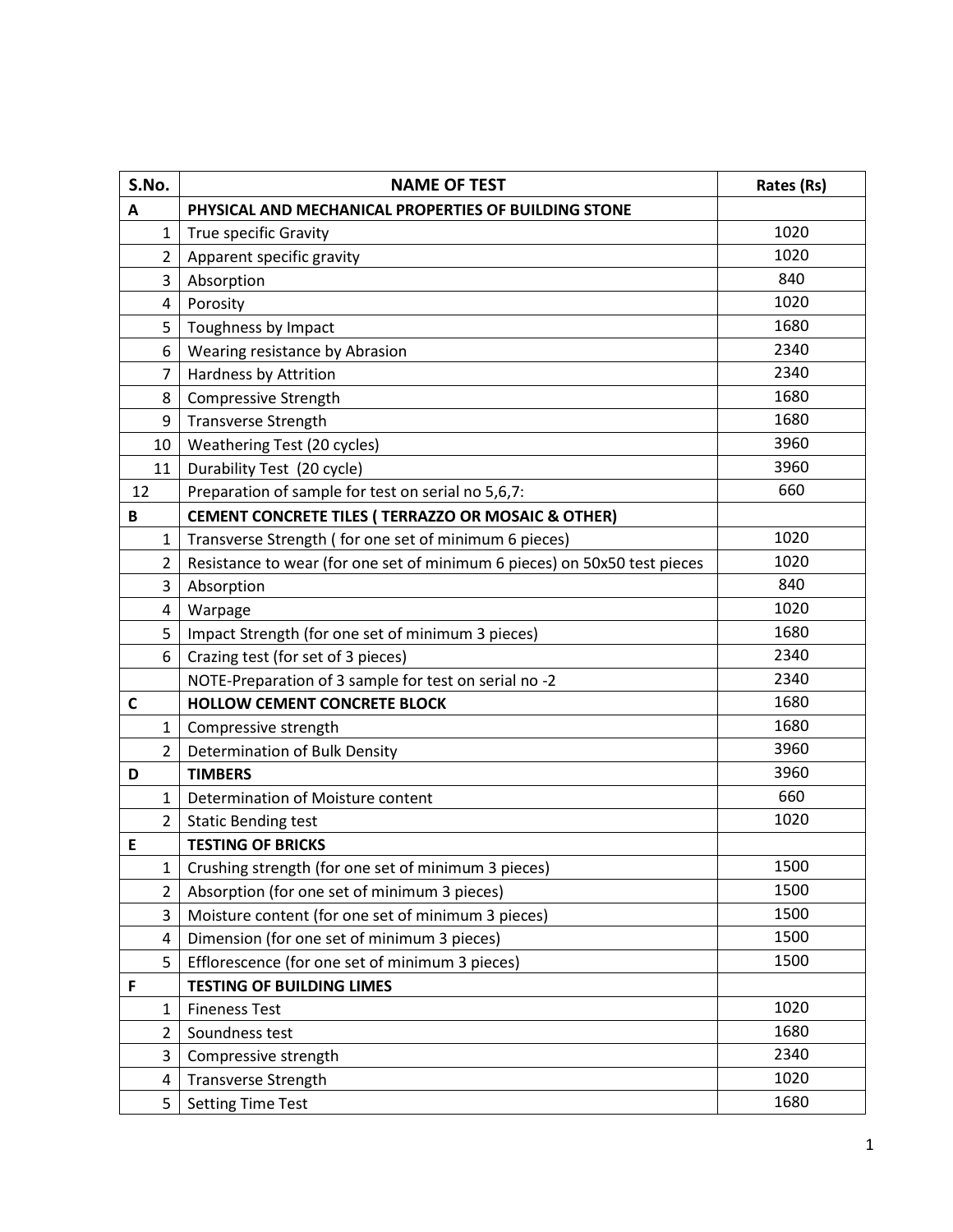| (G)          | <b>TESTING OF CEMENT</b>                                                     |       |
|--------------|------------------------------------------------------------------------------|-------|
| 1            | Fineness Test (By Sieve)                                                     | 1020  |
| 2            | <b>Setting Time Test</b>                                                     | 2640  |
| 3            | Soundness test                                                               | 2640  |
| 4            | <b>Compressive Strength</b>                                                  | 3300  |
| 5            | Tensile Strength                                                             | 1980  |
| 6            | Fineness Test (By Air- Permeability)                                         | 2340  |
| 7            | <b>Specific Gravity</b>                                                      | 1680  |
| (H)          | <b>TESTING OF CEMENT CONCRETE</b>                                            |       |
| 1            | Flexural Strength (10 x 10 x 50 cm Beam)                                     | 1980  |
| 2            | Compressive strength (for one set of minimum 3 Pieces)                       | 1500  |
| 3            | <b>Workability (Compaction Factor &amp; Slump)</b>                           | 2340  |
| 4            | Absorption (for one set of minimum 3 pieces)                                 | 1500  |
| 5            | Concrete Mix Design (Including the test of Materials)                        | 27000 |
| (1)          | <b>TESTING OF AGGREGATES</b>                                                 |       |
| 1            | Shape Test (Elongation Index, Flakiness Index Angularity Number) Each        | 1980  |
| 2            | Surface Area Test                                                            | 1500  |
| 3            | <b>Fineness Modulus</b>                                                      | 1500  |
| 4            | <b>Grading Analysis</b>                                                      | 1500  |
| 5            | <b>Bulk Density</b>                                                          | 1020  |
| 6            | <b>Absorption Test</b>                                                       | 840   |
| 7            | Los Angeles Abrasion Test                                                    | 2340  |
| 8            | <b>Impact Test</b>                                                           | 1500  |
| 9            | <b>Crushing Value</b>                                                        | 1500  |
| 10           | Bitumen adhesion test for aggregates (Stripping Test)                        | 3000  |
| 11           | Silt Content test of sand                                                    | 1020  |
| 12           | Deleterious Materials of Aggregate                                           | 1500  |
| 13           | Moisture content of Aggregate                                                | 1020  |
| 14           | <b>Specific Gravity</b>                                                      | 1020  |
| 15           | <b>Bulk Density</b>                                                          | 1020  |
| 16           | Soundness test                                                               | 3960  |
|              | NOTE-Preparation of sample for test if required                              |       |
| $\mathbf{U}$ | <b>BITUMEN AND BITUMINOUS CONCRETE</b>                                       |       |
| 1            | <b>Specific Gravity</b>                                                      | 1020  |
| 2            | <b>Penetration Value</b>                                                     | 1500  |
| 3            | Viscosity                                                                    | 1500  |
| 4            | <b>Softening Point</b>                                                       | 1500  |
| 5            | Density                                                                      | 1500  |
| 6            | Design of Bituminous Concrete by Marshal Method for one Set of<br>Conditions | 27000 |
| (K)          | <b>TESTING OF CONCRETE PILES</b>                                             |       |
| 1            | <b>Straightness Test</b>                                                     | 1020  |
| 2            | Load Bearing Test                                                            | 3300  |
| 3            | Absorption (for one set of minimum 3 pieces)                                 | 1680  |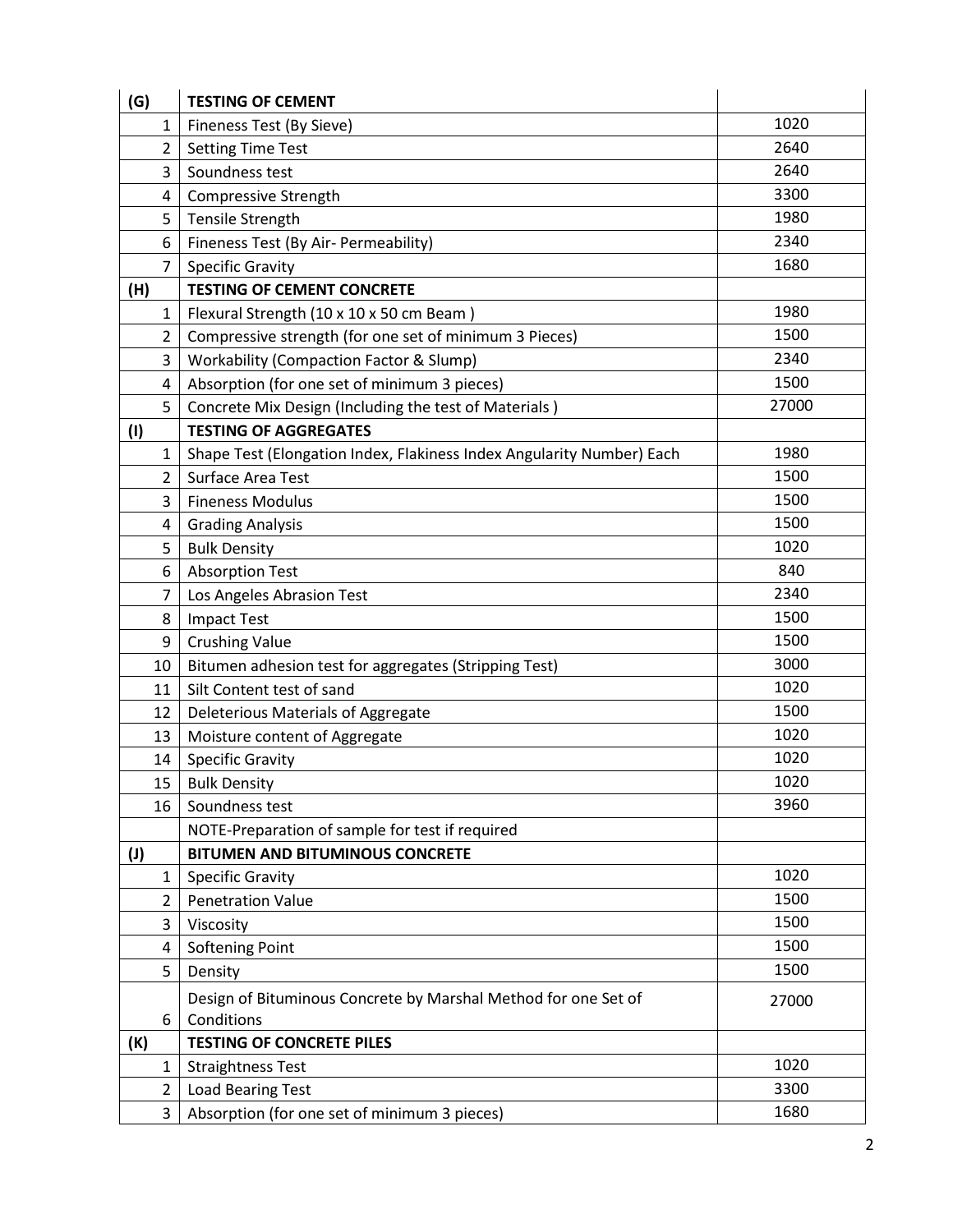| 4              | <b>Hydraulic Test</b>                                                      | 6600         |
|----------------|----------------------------------------------------------------------------|--------------|
|                | NOTE: For piles above 200 mm diameter, the rate shall be 50% higher        |              |
| (L)            | <b>TEST ON WATER SAMPLE</b>                                                |              |
| $\mathbf{1}$   | Determination of total solids, suspended solids, volatile and non-volatile | 2640         |
| $\overline{2}$ | Determination of pH by Meter                                               | 1320         |
| 3              | Determination of colour units by Cinto meter                               | 1020         |
| 4              | Sieve analysis for sand sample                                             | 1680         |
| 5              | Determination of mineral and non mineral acidity                           | 1500         |
| 6              | Determination of alkalinity (OH, HCO3, CO3, alkalinity                     | 1500         |
| 7              | Determination of chloride                                                  | 1500         |
| 8              | Determination of chloride demand                                           | 1980         |
| 9              | Determination of Break point chlorination dose                             | 3300         |
| 10             | Determination of residual chlorine                                         | 1680         |
| 11             | Determination of Hardness by EDTA Method                                   | 1500         |
| 12             | Determination of Ca                                                        | 1020         |
| 13             | Determination of Mg                                                        | 1020         |
| 14             | Determination of SO <sub>4</sub>                                           | 1320         |
| 15             | Determination of NO <sub>3</sub>                                           | 1320         |
| 16             | Determination of Dissolved Oxygen (D.O.)                                   | 1680         |
| 17             | M.P.N. Test                                                                | 3300         |
| 18             | <b>Plate Count Method</b>                                                  | 3300         |
| 19             | Determination of Turbidity                                                 | 1020         |
|                |                                                                            |              |
|                | <b>Test on Sewage &amp; Industrial Waste</b>                               |              |
| 20             | Determination of different solids                                          | 2640         |
| 21             | Determination of Sludge Volume Index (S.V.I.)                              | 1680         |
| 22             | Determination of pH                                                        | 1320         |
| 23             | <b>B.O.D Test</b>                                                          | 4980         |
| 24             | C.O.D Test                                                                 | 2640         |
| 25             | Oxygen absorption Test                                                     | 1680         |
| 26             | Determination of NH <sub>3</sub> -Nitrogen                                 | 1680         |
| 27             | Determination of NOy-Nitrogen                                              | 1680         |
| 28             | Determination of NO <sub>3</sub> -Nitrogen                                 | 1680         |
| 29             | Determination of oil & Grease                                              | 1680         |
|                | Acidity solubility test; for cement concrete, asbestos-Cement, Stone ware  |              |
| 30             | & glazed pipe and fitting                                                  | 2640         |
| 31             | Water absorption Test for asbestos cement pipe.                            | 1320         |
|                | Test for resistance to action of Magnesium Sulphate for glazed Stone Ware  | 2640         |
| 32             | pipes. Gutters and fittings.                                               |              |
| 33             | Test of leakage of pipes. Gutters and fittings.                            | 1680         |
| 34             | Visiting site, for investigation and collection of samples.                | 3300         |
| (M)            | <b>TEST OF SHUTTERS AND DOORS</b>                                          |              |
| 1              | <b>End Immersion Test</b>                                                  | 3960         |
| 2              | <b>Glue Adhesion Test</b><br>Knife Test                                    | 2340<br>1320 |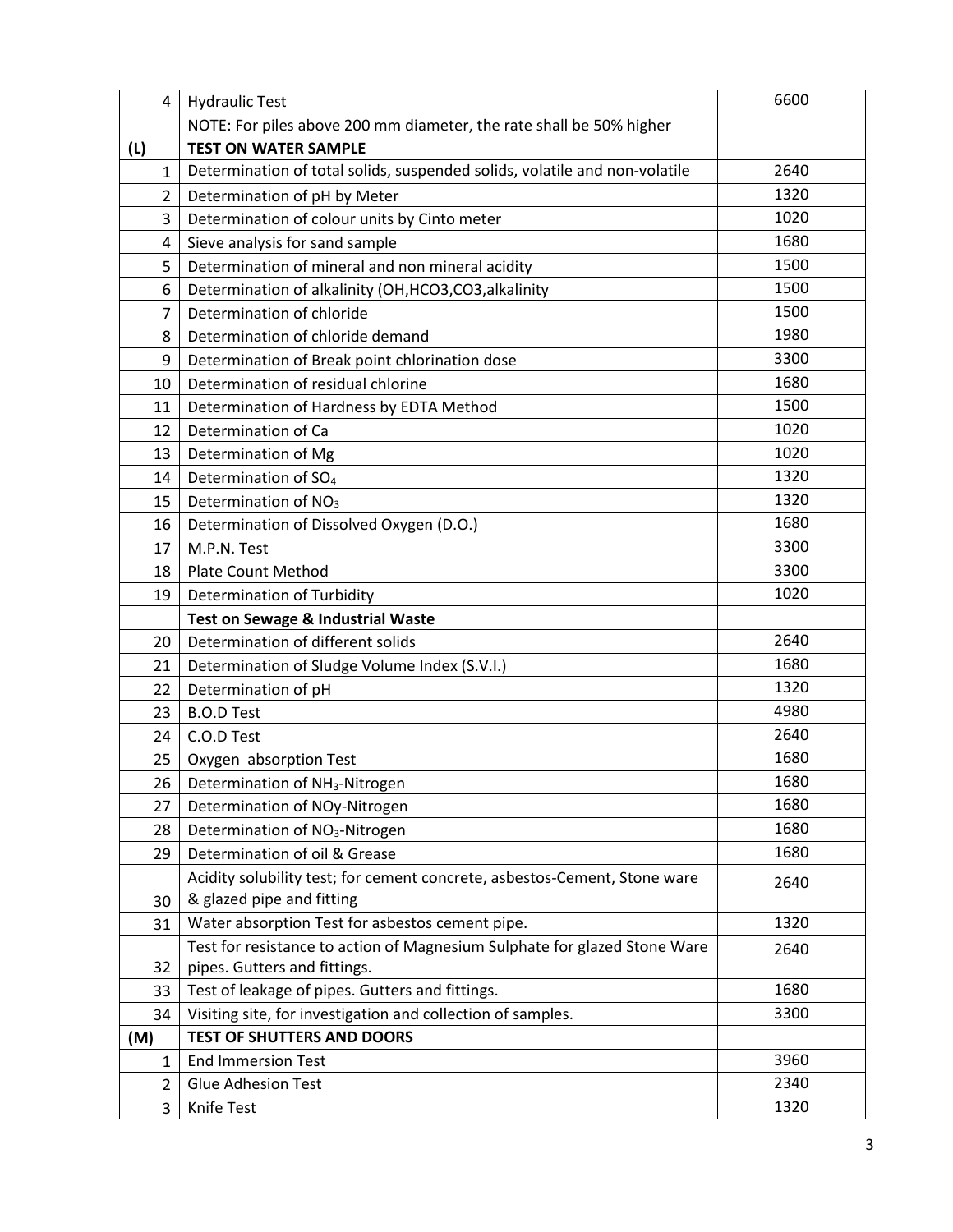| (N)            | <b>SURVEYING</b>                                                                                                                                                                  |       |
|----------------|-----------------------------------------------------------------------------------------------------------------------------------------------------------------------------------|-------|
| 1              | Topography of area (Contour Map) Minimum of Rs. 1000/- per site generally Rs. 5000/- Per<br>acre, but actual rate may be more or less and shall be decided for each individually. |       |
| $\overline{2}$ | Detailing and fixing of boundaries. 2500/- acre.                                                                                                                                  |       |
| (O)            | <b>TESTING OF F.R.P. SHEETS</b>                                                                                                                                                   |       |
| 1              | <b>Bending Test</b>                                                                                                                                                               | 3000  |
| 2              | <b>Thickness Test</b>                                                                                                                                                             | 1020  |
| 3              | <b>Bolt - Shear Test</b>                                                                                                                                                          | 1020  |
| (P)            | <b>TEST ON SOILS</b>                                                                                                                                                              |       |
| 1              | Inspection and advice for soil investigation                                                                                                                                      | 3300  |
| $\overline{2}$ | Water Content and Bulk Density                                                                                                                                                    | 1680  |
| 3              | Atterberg's Limit                                                                                                                                                                 |       |
|                | (i) Liquid Limit                                                                                                                                                                  | 1980  |
|                | (ii) Plastic Limit                                                                                                                                                                | 1500  |
|                | (iii) Shrinkage Limit                                                                                                                                                             | 1980  |
| 4              | Linear Shrinkage Limit                                                                                                                                                            | 1500  |
| 5              | Particle Size Analysis of Soil                                                                                                                                                    |       |
|                | (i)<br>Sieve Analysis                                                                                                                                                             | 1500  |
|                | (ii) Hydrometer Analysis                                                                                                                                                          | 3960  |
| 6              | Specific Gravity of Soil                                                                                                                                                          | 1500  |
| 7              | Density Index (Relative Density) swelling index-500                                                                                                                               | 3960  |
| 8              | Classification of soil as per I.S. code                                                                                                                                           | 3300  |
| 9              | Percentage gravel content                                                                                                                                                         | 1020  |
| 10             | Unconfined compression Test on cohesive soil                                                                                                                                      | 3300  |
| 11             | Tri-axial compression test on 38 mm diameter undisturbed sample:                                                                                                                  |       |
|                | i) Un-consolidated un-drained Test                                                                                                                                                | 6600  |
|                | ii) Consolidated Un-Drained Test without pore water pressure                                                                                                                      | 8280  |
|                | iii) Consolidated Un-drained Test without pore water pressure                                                                                                                     | 11580 |
|                | iv)Consolidated-Drained Test on a) Sand & b) for Clays                                                                                                                            | 14880 |
| 12             | Direct shear test on 6 cm x 6cm specimen                                                                                                                                          |       |
|                | i) Quick Share Test                                                                                                                                                               | 4980  |
|                | ii)Consolidated Share Test                                                                                                                                                        | 6600  |
| 13             | SBC by Plate Load Test                                                                                                                                                            | 32400 |
| 14             | SBC by Triaxial / Direct shear Lab Test                                                                                                                                           | 19800 |
| 15             | C.B.R. Test at a specified water content & dry density                                                                                                                            | 8280  |
|                |                                                                                                                                                                                   | 16500 |
| 16             | Consolidation Test on 65 mm dia specimen                                                                                                                                          |       |
| 17             | Allowable Bearing Pressure of soil (i.e. safe value based on share on as<br>well as settlement criteria); Test conducted on undisturbed soil S.P.T.                               | 24300 |
| 18             | Permeability Test on undisturbed sample                                                                                                                                           |       |
|                | a) Course grained soil (constant head)                                                                                                                                            | 4980  |
|                | b) Fine grained soil (Falling head)                                                                                                                                               | 4980  |
| 19             | <b>Compaction Test</b>                                                                                                                                                            |       |
|                | Standard proctor<br>a)                                                                                                                                                            | 3300  |